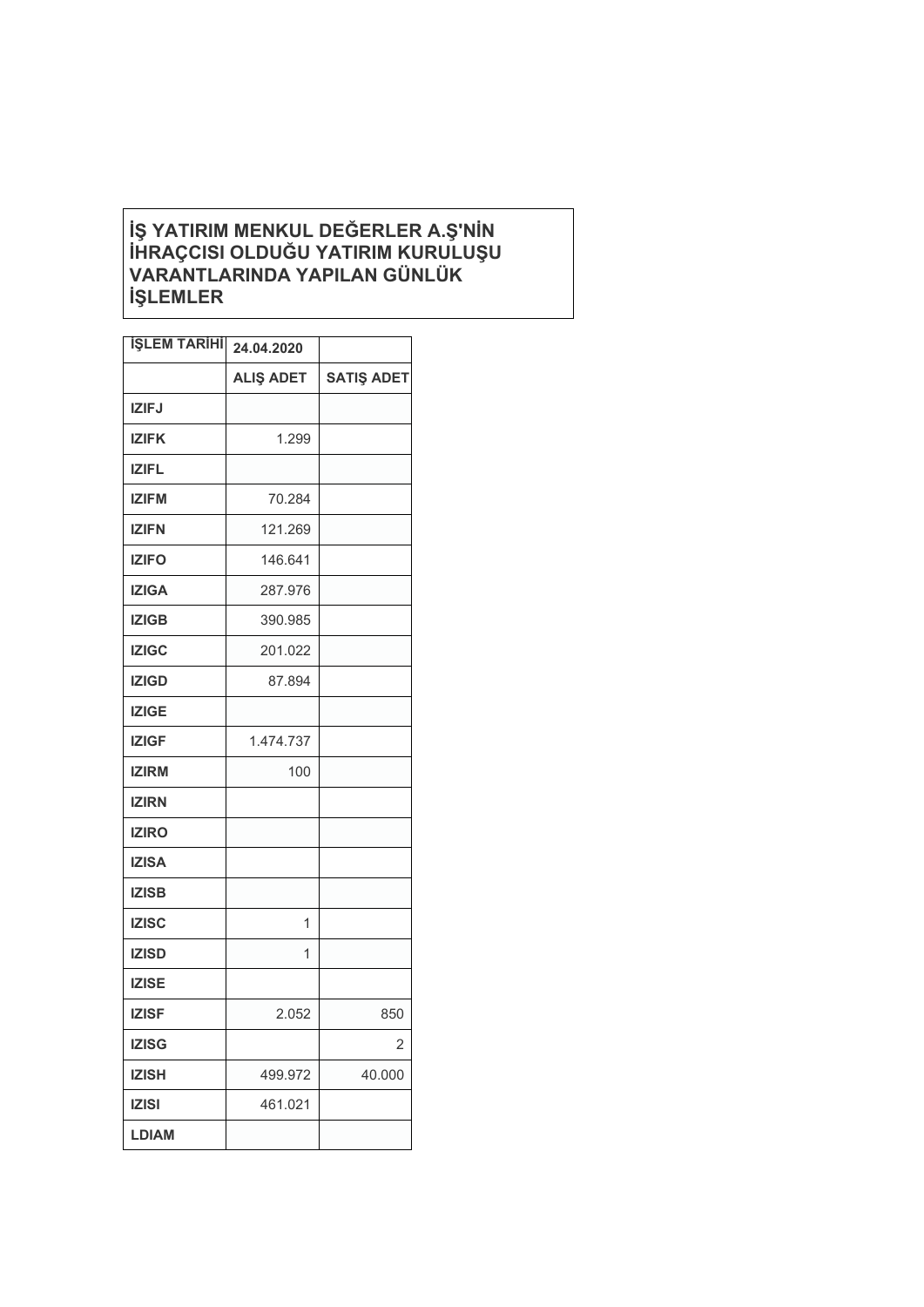| <b>LDIAN</b> |         |  |
|--------------|---------|--|
| <b>LDIAO</b> |         |  |
| <b>LDIBA</b> | 9.972   |  |
| <b>LDIBB</b> |         |  |
| <b>LDIBC</b> |         |  |
| <b>LDIRU</b> |         |  |
| <b>LDIRV</b> |         |  |
| <b>LDIRY</b> |         |  |
| <b>LDIRZ</b> |         |  |
| <b>LDISP</b> |         |  |
| <b>LDISR</b> |         |  |
| <b>LBIAM</b> |         |  |
| <b>LBIAN</b> |         |  |
| <b>LBIAO</b> |         |  |
| <b>LBIBA</b> |         |  |
| <b>LBIBB</b> |         |  |
| <b>LBIBC</b> |         |  |
| <b>LBIRU</b> |         |  |
| <b>LBIRV</b> |         |  |
| <b>LBIRY</b> |         |  |
| <b>LBIRZ</b> |         |  |
| <b>LBISP</b> |         |  |
| <b>LBISR</b> |         |  |
| <b>IBIHI</b> | 211.229 |  |
| <b>IBIHJ</b> | 203.654 |  |
| <b>IBIHK</b> |         |  |
| <b>IBIHL</b> | 80.000  |  |
| <b>IBIHM</b> | 32.000  |  |
| <b>IBITE</b> |         |  |
| <b>IBITF</b> |         |  |
| <b>IBITG</b> |         |  |
| <b>IBITH</b> |         |  |
| <b>IBITI</b> |         |  |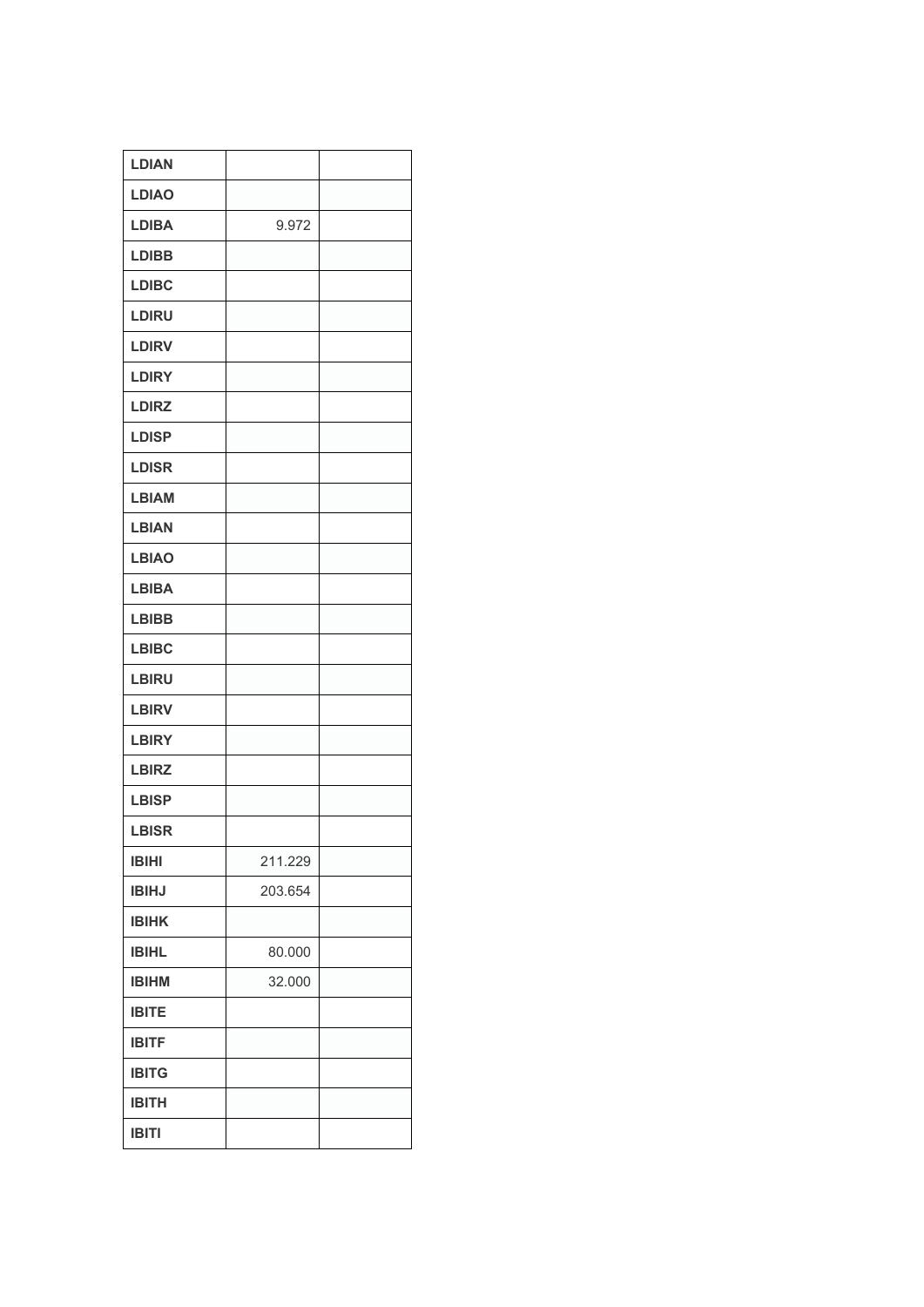| <b>ABIHD</b> |         |  |
|--------------|---------|--|
| <b>ABIHE</b> |         |  |
| <b>ABIHF</b> |         |  |
| <b>ABIHG</b> |         |  |
| <b>ABIHH</b> | 2.000   |  |
| <b>ABISO</b> | 2.117   |  |
| <b>ABITA</b> |         |  |
| <b>ABITB</b> |         |  |
| <b>ABITC</b> |         |  |
| <b>ABITD</b> |         |  |
| <b>ARIDK</b> | 2.000   |  |
| <b>ARIDL</b> | 2.000   |  |
| <b>ARIDM</b> |         |  |
| <b>ARIDN</b> | 2.000   |  |
| <b>ARIDO</b> | 4.000   |  |
| <b>ARIYZ</b> |         |  |
| <b>ARIZP</b> |         |  |
| <b>ARIZR</b> |         |  |
| <b>ARIZS</b> |         |  |
| <b>ARIZT</b> |         |  |
| <b>YBIHD</b> |         |  |
| <b>YBIHE</b> |         |  |
| <b>YBIHF</b> | 4.002   |  |
| <b>YBIHG</b> | 166.486 |  |
| <b>YBIHH</b> | 460.586 |  |
| <b>YBISO</b> |         |  |
| <b>YBITA</b> |         |  |
| <b>YBITB</b> |         |  |
| <b>YBITC</b> |         |  |
| <b>YBITD</b> |         |  |
| <b>GRIKG</b> | 60.000  |  |
| <b>GRIKH</b> | 9.985   |  |
| <b>GRIKI</b> | 2.162   |  |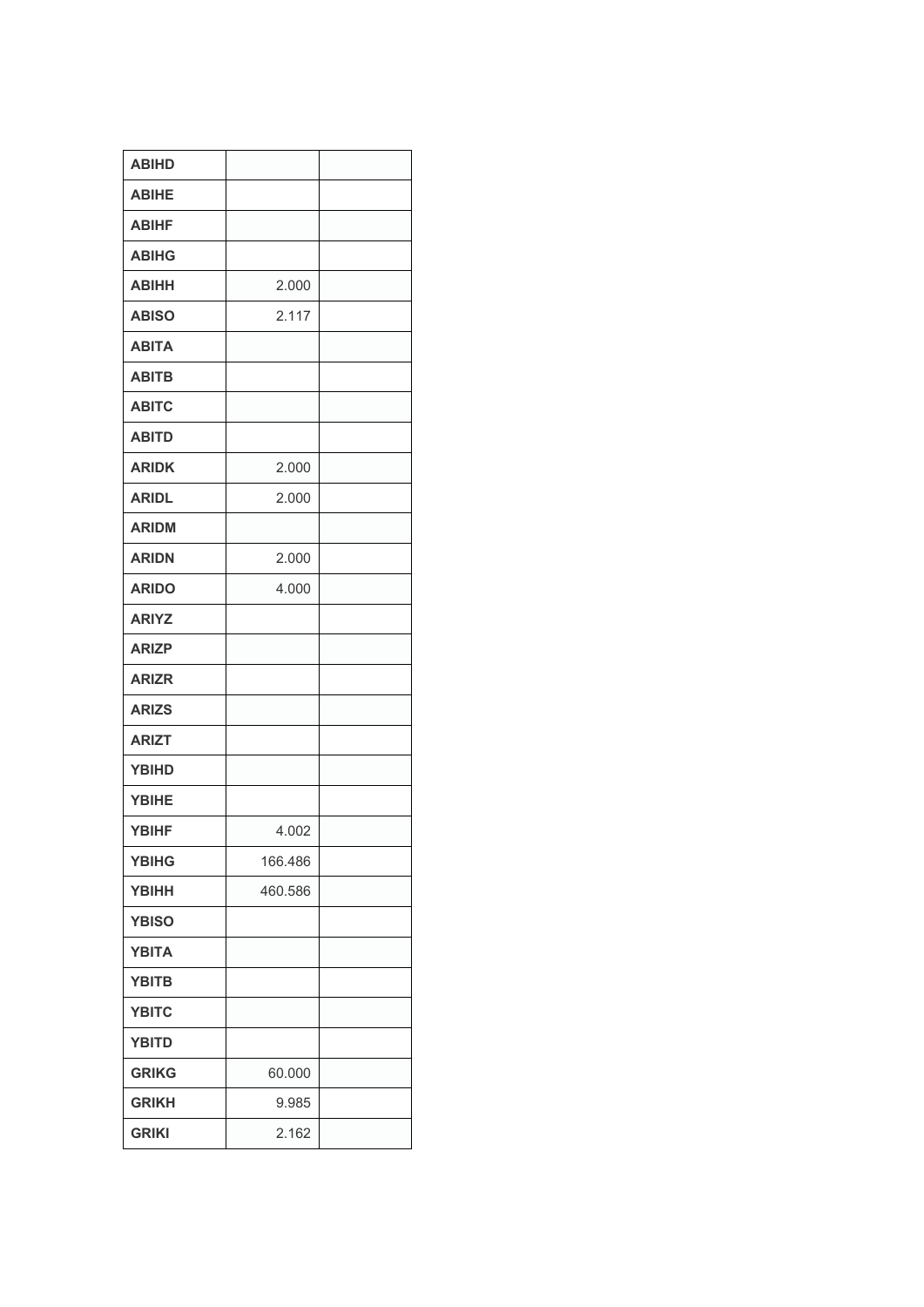| <b>GRIKJ</b> |         |  |
|--------------|---------|--|
| <b>GRIKK</b> | 607.105 |  |
| <b>GRIYD</b> | 929     |  |
| <b>GRIYE</b> | 24      |  |
| <b>GRIYF</b> |         |  |
| <b>GRIYG</b> |         |  |
| <b>GRIYH</b> |         |  |
| <b>VBIHF</b> | 21.526  |  |
| <b>VBIHG</b> | 42.281  |  |
| <b>VBIHH</b> | 127.008 |  |
| <b>VBIHI</b> | 5.899   |  |
| <b>VBIHJ</b> |         |  |
| <b>VBITB</b> |         |  |
| <b>VBITC</b> |         |  |
| <b>VBITD</b> |         |  |
| <b>VBITE</b> |         |  |
| <b>VBITF</b> |         |  |
| <b>KHIGF</b> | 500     |  |
| <b>KHIGG</b> |         |  |
| <b>KHIGH</b> | 6.510   |  |
| <b>KHIGI</b> | 23.360  |  |
| <b>KHIGJ</b> | 18.068  |  |
| <b>KHISB</b> |         |  |
| <b>KHISC</b> |         |  |
| <b>KHISD</b> |         |  |
| <b>KHISE</b> |         |  |
| <b>KHISF</b> |         |  |
| <b>SBIFI</b> |         |  |
| <b>SBIFJ</b> | 60.481  |  |
| <b>SBIFK</b> | 37.001  |  |
| <b>SBIFL</b> | 14.904  |  |
| <b>SBIFM</b> | 288.505 |  |
| <b>SBIRE</b> |         |  |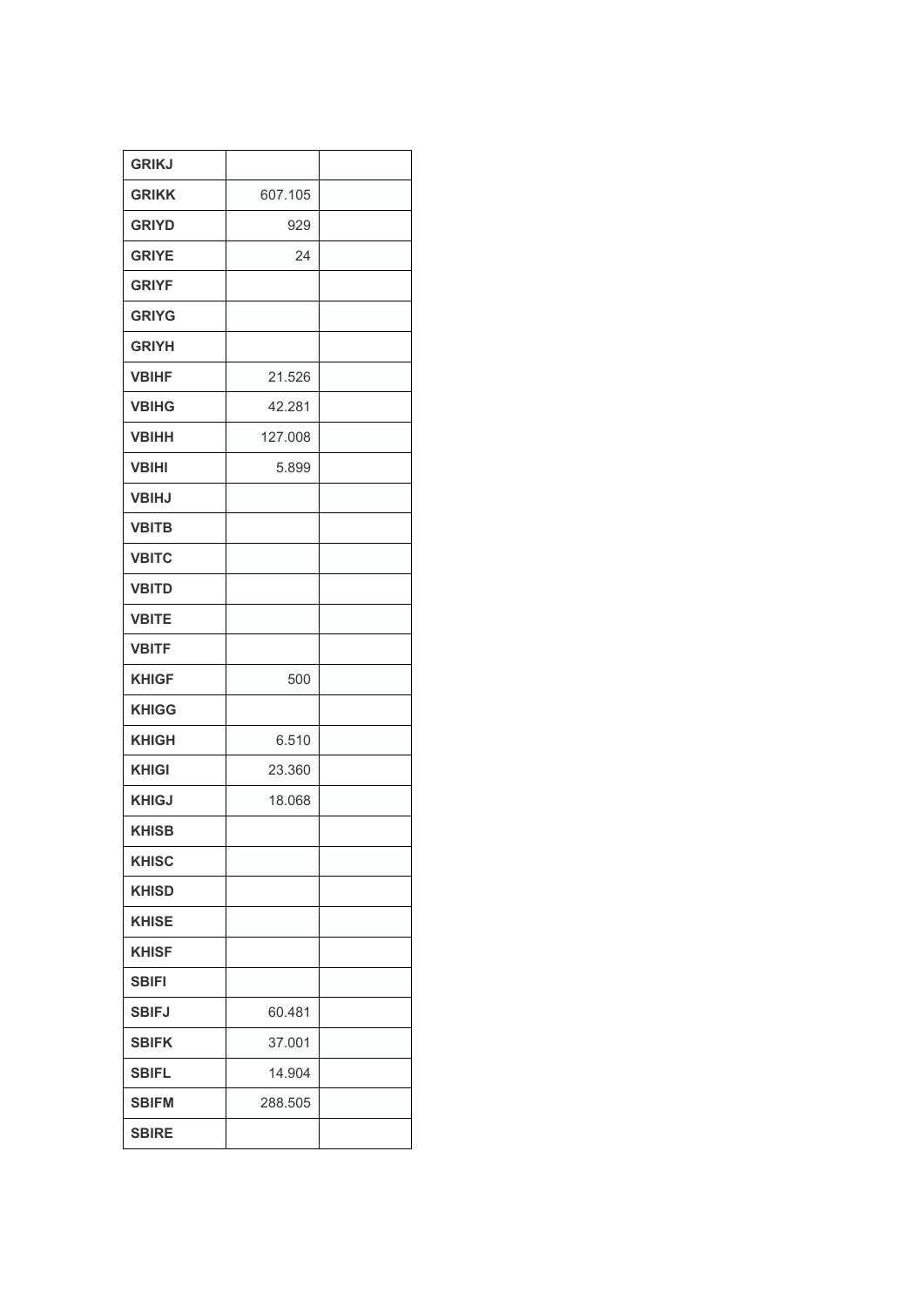| <b>SBIRF</b> |           |        |
|--------------|-----------|--------|
|              |           |        |
| <b>SBIRG</b> |           |        |
| <b>SBIRH</b> |           |        |
| <b>SBIRI</b> |           |        |
| <b>TKIHA</b> | 269.733   |        |
| <b>TKIHB</b> | 1.000     |        |
| <b>TKIHC</b> | 257.422   |        |
| <b>TKIHD</b> | 2.329.273 |        |
| <b>TKIHE</b> |           |        |
| <b>TCIMB</b> | 92.500    |        |
| <b>TCIMC</b> | 51.588    |        |
| <b>TCIMD</b> | 79.065    | 13.633 |
| <b>TCIZK</b> |           |        |
| <b>TCIZL</b> | 6.942     |        |
| <b>TCIZM</b> |           |        |
| <b>TCIZN</b> |           |        |
| <b>TCIZO</b> |           |        |
| <b>TPIGA</b> | 573.247   |        |
| <b>TPIGB</b> | 500       |        |
| <b>TPIGC</b> | 209.522   |        |
| <b>TPIGD</b> | 114.748   |        |
| <b>TPIGE</b> |           |        |
| <b>TPIRL</b> |           |        |
| <b>TPIRM</b> |           |        |
| <b>TPIRN</b> |           |        |
| <b>TPIRO</b> |           |        |
| <b>TPISA</b> |           |        |
| <b>EGIGK</b> | 431.966   |        |
| <b>EGIGL</b> | 131.768   |        |
| <b>EGIGM</b> | 199.128   |        |
| <b>EGIGN</b> | 210.231   |        |
| <b>EGIGO</b> | 318.543   |        |
| <b>EGISG</b> |           |        |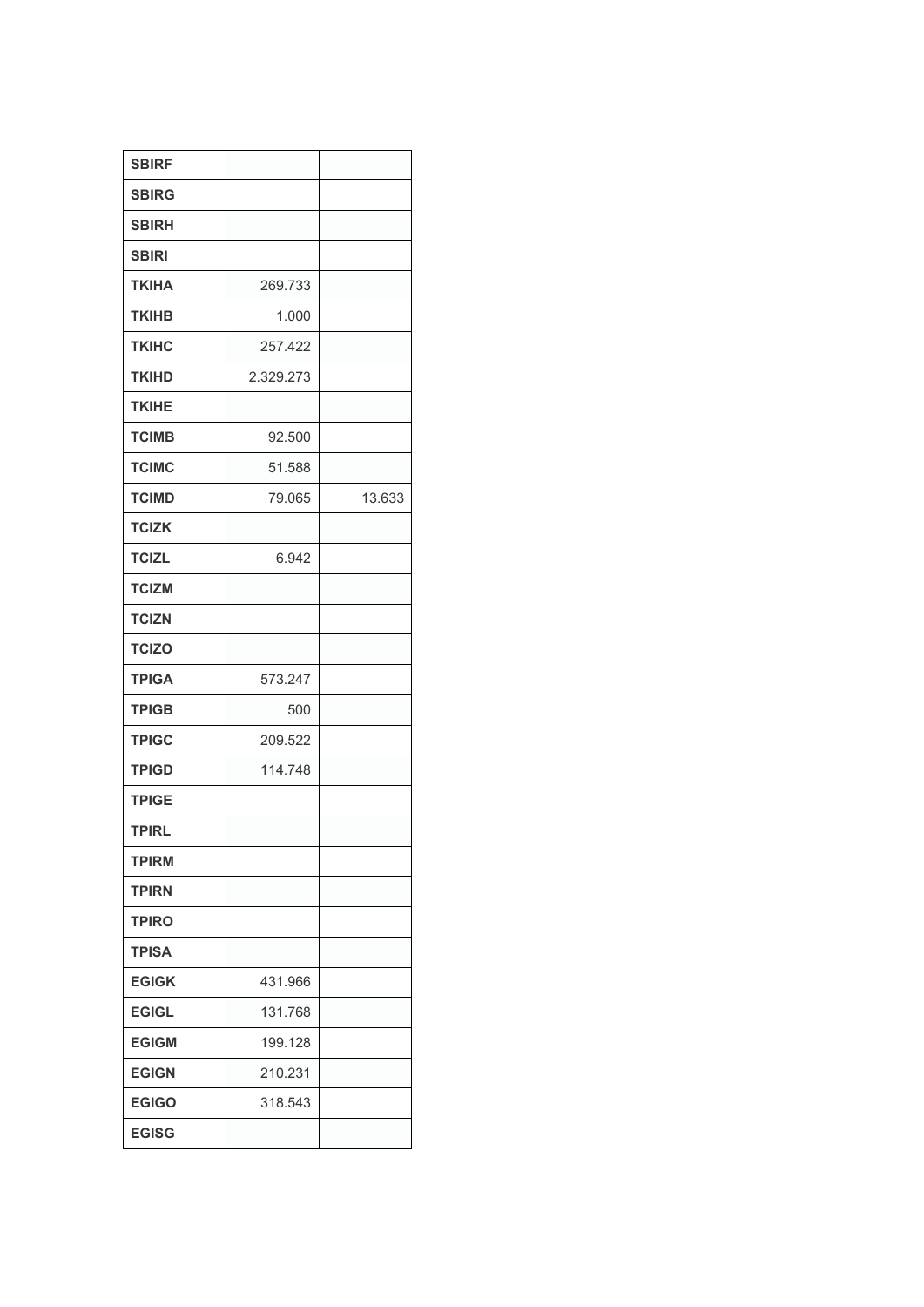| <b>EGISH</b> |         |         |
|--------------|---------|---------|
| <b>EGISI</b> |         |         |
| <b>EGISJ</b> |         |         |
| <b>EGISK</b> |         |         |
| <b>EDIGF</b> |         |         |
| <b>EDIGG</b> | 145.427 |         |
| <b>EDIGH</b> |         |         |
| <b>EDIGI</b> |         |         |
| <b>EDIGJ</b> | 12.619  | 7.367   |
| <b>EDISB</b> |         |         |
| <b>EDISC</b> |         |         |
| <b>EDISD</b> | 3.596   |         |
| <b>EDISE</b> | 1       |         |
| <b>EDISF</b> |         |         |
| <b>HBIHA</b> | 465.055 |         |
| <b>HBIHB</b> | 588.000 |         |
| <b>HBIHC</b> | 314.288 |         |
| <b>HBIHD</b> |         |         |
| <b>HBIHE</b> | 42.344  |         |
| <b>HBISL</b> |         |         |
| <b>HBISM</b> |         |         |
| <b>HBISN</b> |         |         |
| <b>HBISO</b> |         |         |
| <b>HBITA</b> |         |         |
| <b>SIIMI</b> |         |         |
| <b>SIIMJ</b> | 32.970  |         |
| <b>SIIMK</b> | 1       |         |
| <b>SIIML</b> | 2.500   | 149.370 |
| <b>SIIMM</b> | 244.228 | 405.222 |
| <b>SIIQE</b> |         |         |
| <b>SIIQF</b> |         |         |
| <b>SIIQG</b> |         |         |
| <b>SIIQH</b> |         |         |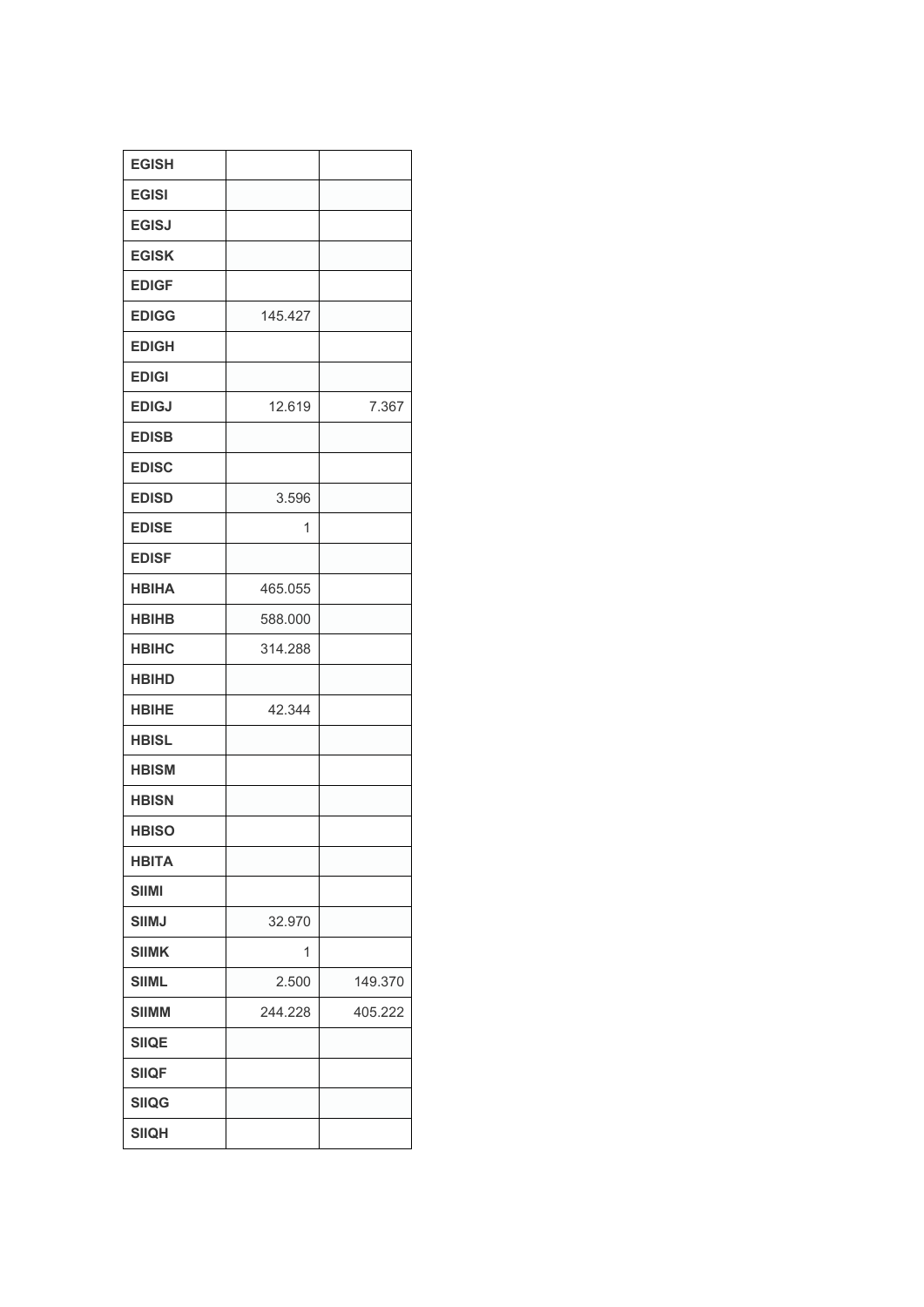| <b>SIIQI</b> |         |         |
|--------------|---------|---------|
| <b>KRILH</b> | 314.380 |         |
| <b>KRILI</b> | 37.442  |         |
| <b>KRILJ</b> |         |         |
| <b>KRILK</b> | 810.200 |         |
| <b>KRILL</b> | 14.399  |         |
| <b>KRIZD</b> |         |         |
| <b>KRIZE</b> |         |         |
| <b>KRIZF</b> |         |         |
| <b>KRIZG</b> |         |         |
| <b>KRIZH</b> |         |         |
| <b>PEIJC</b> | 3.800   |         |
| <b>PEIJD</b> | 17.771  |         |
| <b>PEIJE</b> | 5.400   |         |
| <b>PEIJF</b> |         |         |
| <b>PEIJG</b> | 2.000   | 182.592 |
|              |         |         |
| <b>PEIUN</b> |         |         |
| <b>PEIUO</b> |         |         |
| <b>PEIVA</b> |         |         |
| <b>PEIVB</b> |         |         |
| <b>PEIVC</b> |         |         |
| <b>PGIHF</b> |         |         |
| <b>PGIHG</b> |         |         |
| <b>PGIHH</b> |         |         |
| <b>PGIHI</b> |         |         |
| <b>PGIHJ</b> |         |         |
| <b>PGITB</b> | 638     |         |
| <b>PGITC</b> |         |         |
| <b>PGITD</b> | 167     |         |
| <b>PGITE</b> |         |         |
| <b>PGITF</b> | 331     |         |
| <b>ASIGK</b> |         |         |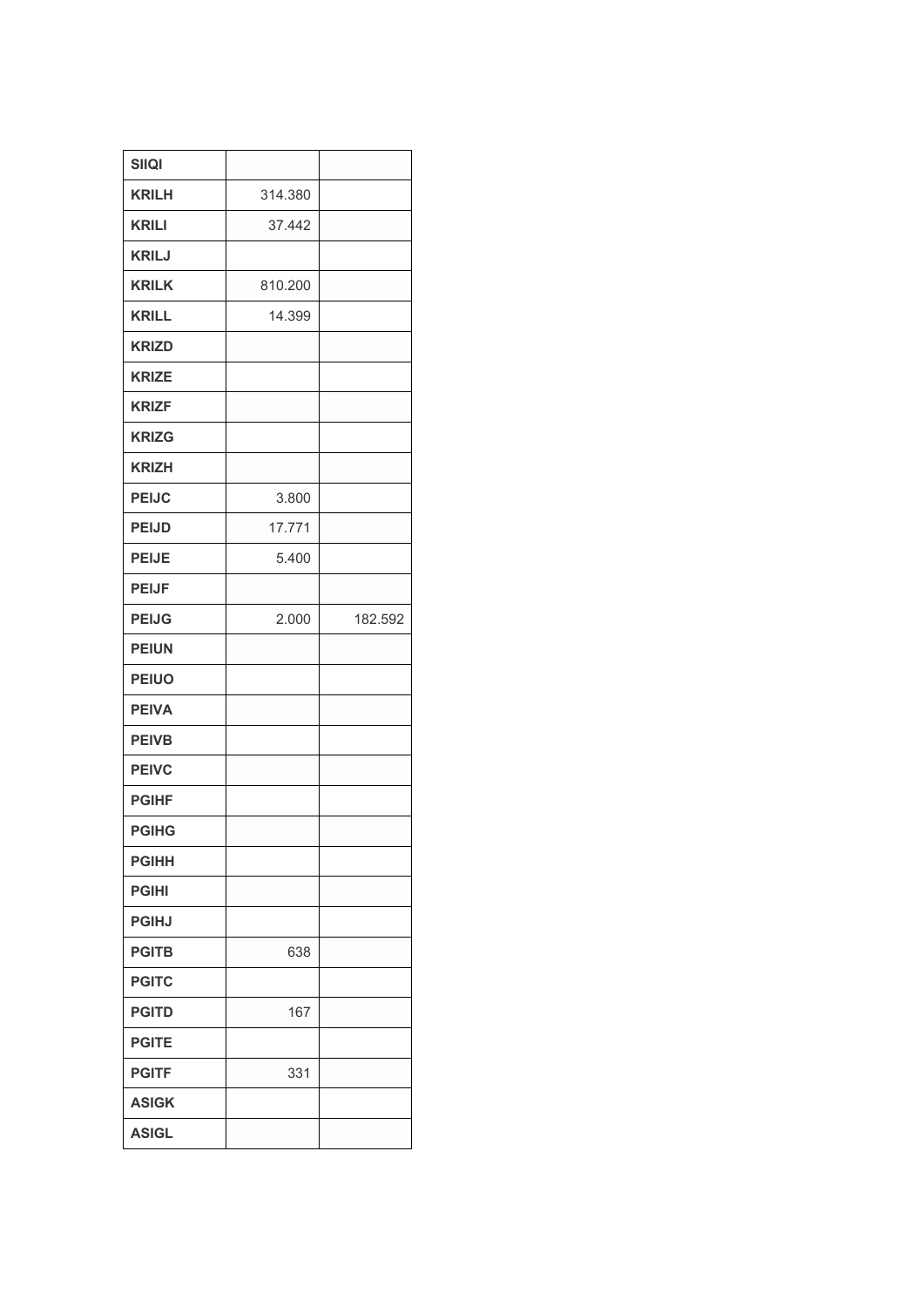| <b>ASIGM</b> |         |         |
|--------------|---------|---------|
| <b>ASIGN</b> | 93.395  | 53.091  |
| <b>ASIGO</b> | 41.909  | 138.181 |
| <b>ASISG</b> |         |         |
| <b>ASISH</b> |         |         |
| <b>ASISI</b> | 10      |         |
| <b>ASISJ</b> |         |         |
| <b>ASISK</b> |         |         |
| <b>KAIAK</b> | 196.119 |         |
| KAIAL        | 33.030  | 2       |
| KAIAM        | 56.336  | 311.998 |
| <b>KAIAN</b> | 84.515  | 62.065  |
| <b>KAIAO</b> | 29.641  | 1.532   |
| <b>KAIRS</b> |         |         |
| <b>KAIRT</b> |         |         |
| <b>KAIRU</b> |         |         |
| <b>KAIRV</b> |         |         |
| <b>KAIRY</b> | 5       |         |
| <b>EXIEA</b> | 4.750   |         |
| <b>EXIEB</b> |         |         |
| <b>EXIEC</b> |         |         |
| <b>EXIED</b> |         |         |
| <b>EXIEE</b> |         |         |
| <b>EXIZU</b> |         |         |
| <b>EXIZV</b> | 22.987  |         |
| <b>EXIZY</b> | 52.716  |         |
| <b>EXIZZ</b> | 31.348  |         |
| <b>EXIPA</b> | 43.260  |         |
| <b>UDIHF</b> | 110.695 |         |
| <b>UDIHG</b> | 299     |         |
| UDIHH        |         |         |
| <b>UDIHI</b> | 102     |         |
| <b>UDIHJ</b> |         |         |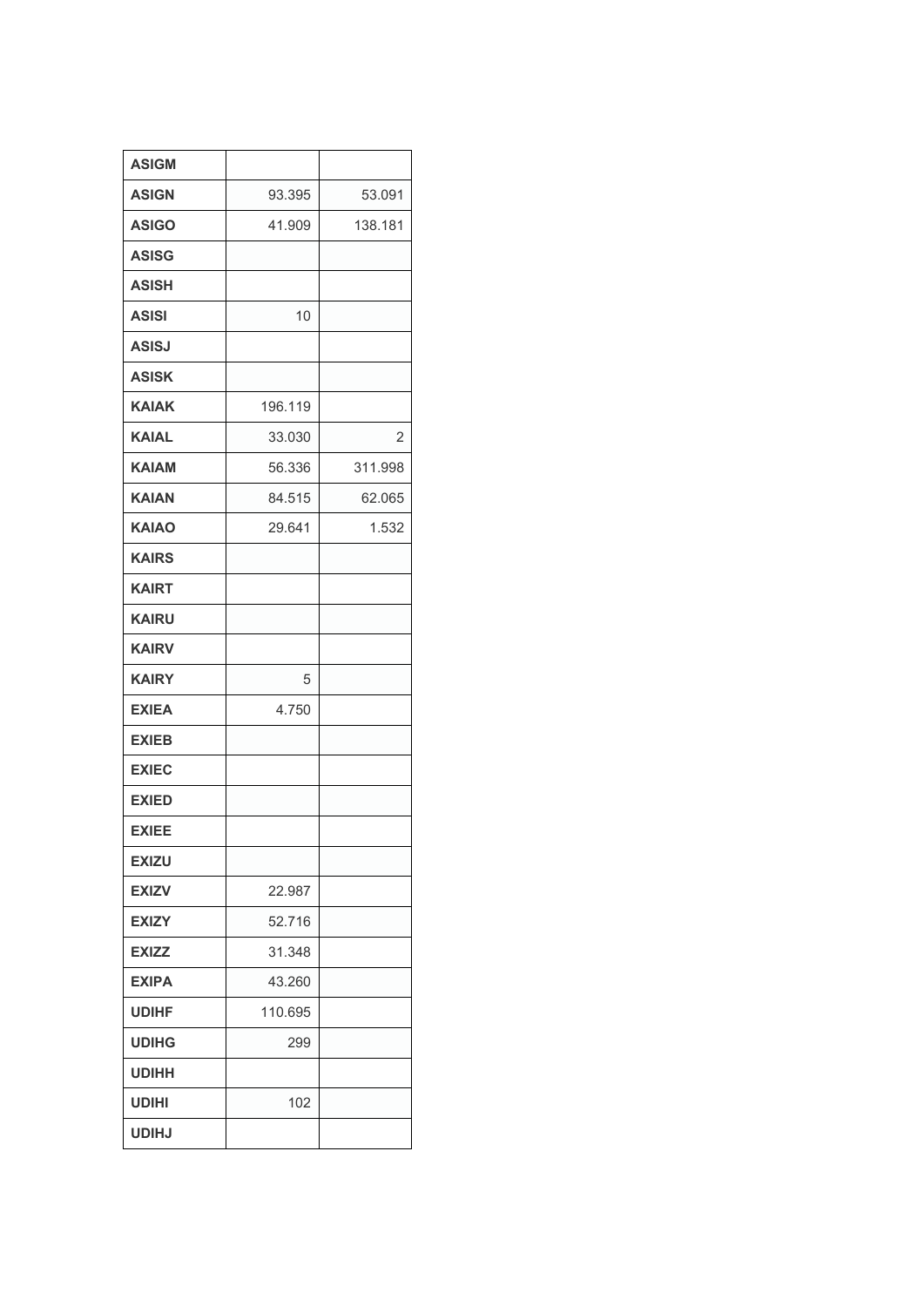| <b>UDITB</b> |         |       |
|--------------|---------|-------|
| <b>UDITC</b> |         |       |
| <b>UDITD</b> |         |       |
| <b>UDITE</b> |         |       |
| <b>UDITF</b> |         |       |
| <b>EUIKG</b> |         |       |
| <b>EUIKH</b> |         |       |
| <b>EUIKI</b> |         |       |
| <b>EUIKJ</b> |         |       |
| <b>EUIYC</b> |         |       |
| <b>EUIYD</b> |         |       |
| <b>EUIYE</b> |         |       |
| <b>EUIYF</b> |         |       |
| <b>PBIEA</b> |         |       |
| <b>PBIEB</b> | 1.000   |       |
| <b>PBIEC</b> | 1.000   |       |
| <b>PBIED</b> | 1.000   |       |
| <b>PBIEE</b> |         |       |
| <b>PBIZU</b> | 1       | 11    |
| <b>PBIZV</b> |         |       |
| <b>PBIZY</b> | 402     |       |
| <b>PBIZZ</b> | 1       |       |
| <b>PBIPA</b> | 1.118   |       |
| <b>ALICN</b> | 336.934 |       |
| <b>ALICO</b> | 18.415  | 503   |
| <b>ALIDA</b> | 17.102  | 2.231 |
| <b>ALIDB</b> | 3.310   | 70    |
| <b>ALIVT</b> |         |       |
| <b>ALIVU</b> | 3.911   |       |
| <b>ALIVV</b> | 521.570 |       |
| <b>ALIVY</b> | 2.000   |       |
| <b>DAIDF</b> |         |       |
| <b>DAIDG</b> |         |       |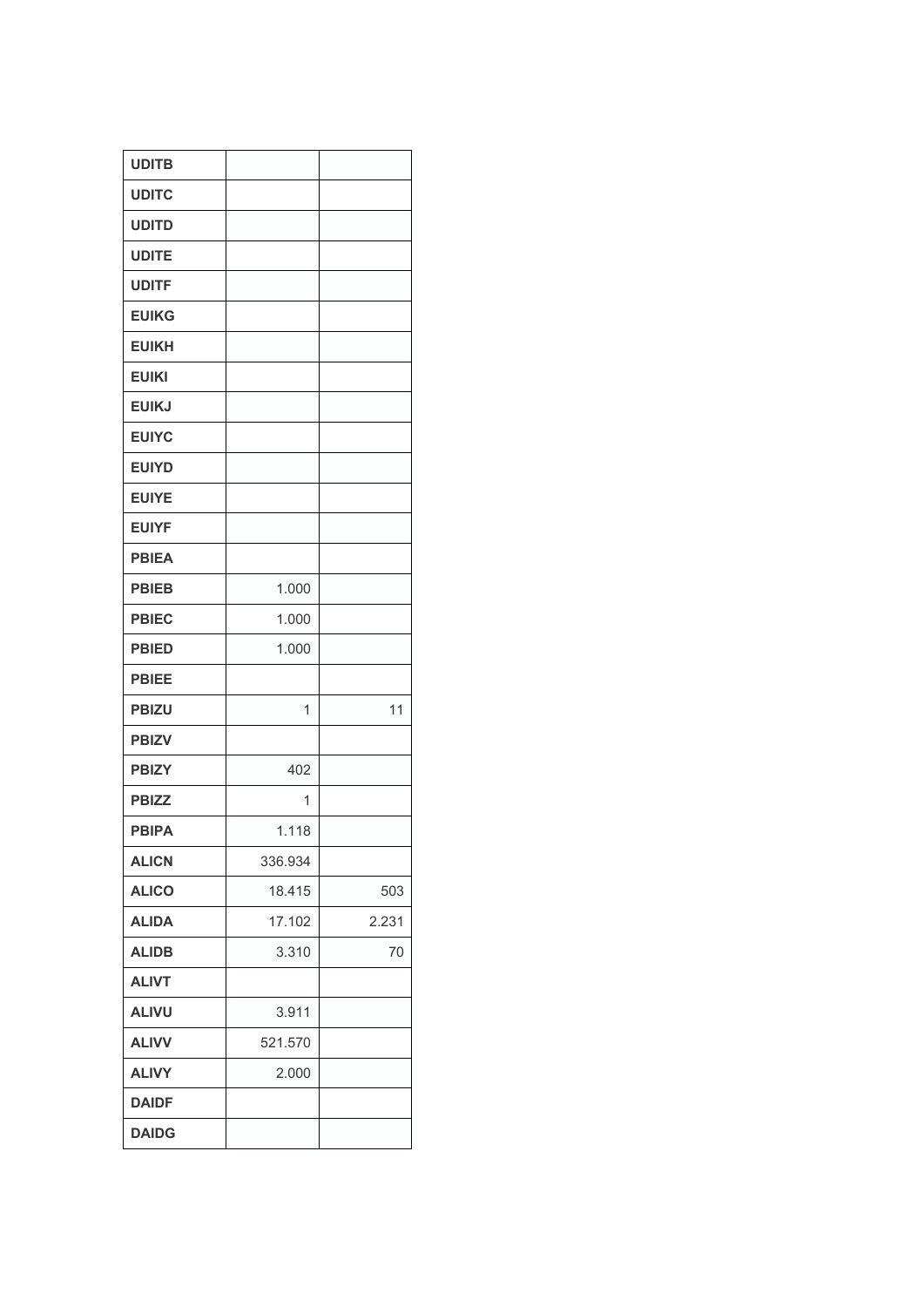| <b>DAIDH</b> |        |         |
|--------------|--------|---------|
| <b>DAIDI</b> |        |         |
| <b>DAIDJ</b> |        |         |
| <b>DAIYS</b> |        |         |
| <b>DAIYT</b> |        |         |
| <b>DAIYU</b> |        |         |
| <b>DAIYV</b> | 872    | 872     |
| <b>DAIYY</b> | 790    | 130     |
| <b>AGIGL</b> |        |         |
| <b>AGIGM</b> |        |         |
| <b>AGIGN</b> |        |         |
| <b>AGIGO</b> |        |         |
| <b>AGISG</b> | 4.770  | 19.700  |
| <b>AGISH</b> | 150    |         |
| <b>AGISI</b> |        |         |
| <b>AGISJ</b> | 3      |         |
| <b>CTIAD</b> |        | 6.909   |
| <b>CTIAE</b> |        |         |
| <b>CTIAF</b> |        | 126.531 |
| <b>CTIPT</b> |        | 100     |
| <b>CTIPU</b> | 2      | 128     |
| <b>CTIPV</b> |        | 106     |
| <b>TKISL</b> | 33.242 |         |
| <b>TKISM</b> |        |         |
| <b>TKISN</b> |        |         |
| <b>TKISO</b> |        |         |
| <b>TKITA</b> | 3      |         |
| <b>TEIDH</b> | 12.000 |         |
| <b>TEIDI</b> | 30.929 |         |
| <b>TEIDJ</b> | 46.395 |         |
| <b>TEIDK</b> | 54.585 |         |
|              |        |         |
| <b>TEIDL</b> | 47.651 | 49.986  |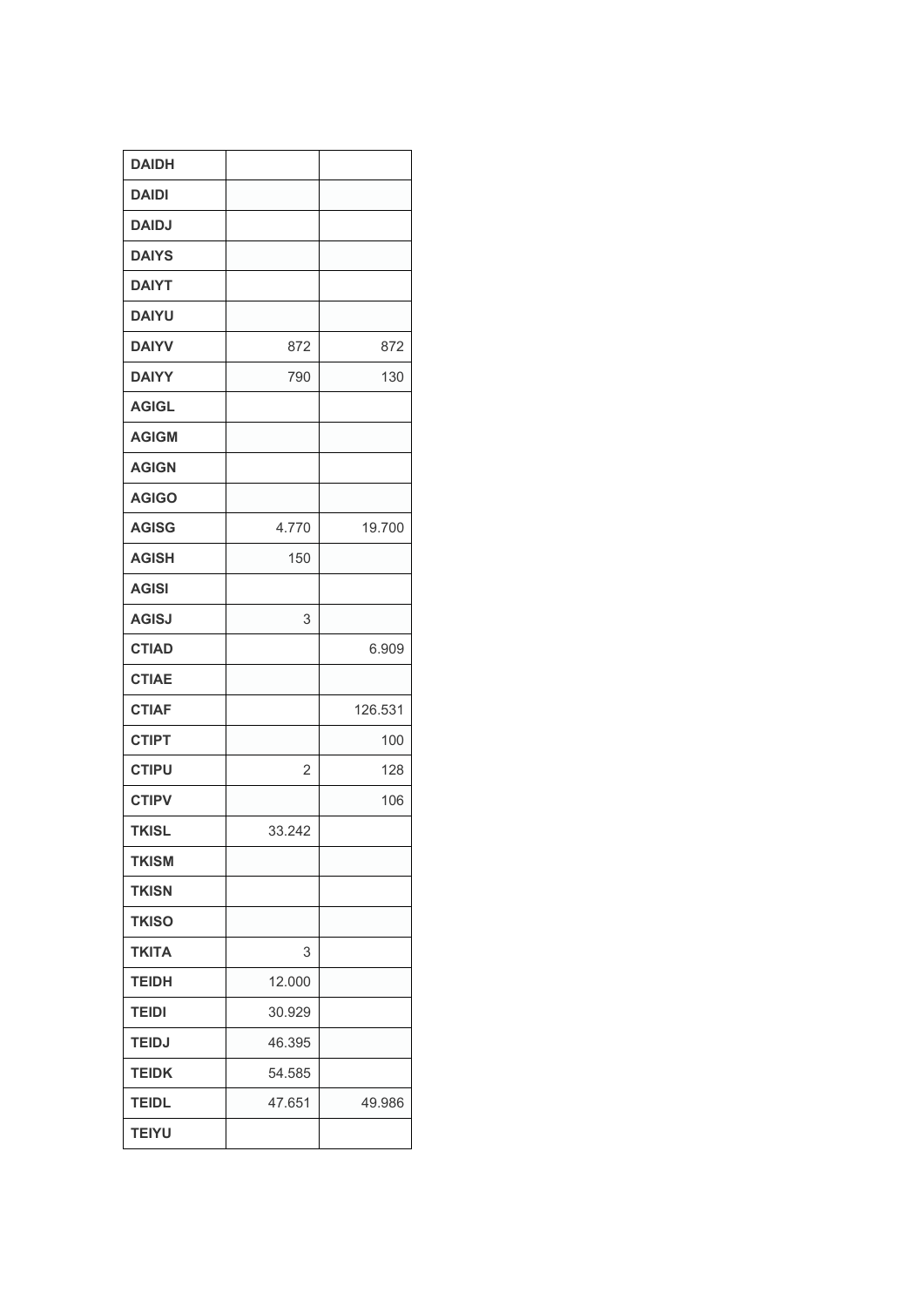| <b>TEIYV</b> |         |         |
|--------------|---------|---------|
| <b>TEIYY</b> |         |         |
| <b>TEIYZ</b> |         |         |
| <b>TEIZP</b> |         |         |
| <b>TCILO</b> | 27.488  |         |
| <b>TCIMA</b> |         |         |
| <b>ALIDE</b> | 44.566  | 769.226 |
| <b>ALIVZ</b> | 177.591 | 300.389 |
| <b>ALIYP</b> | 29.248  | 397.056 |
| <b>ALIYR</b> |         | 554.782 |
| <b>DAIDK</b> | 9.110   | 11.346  |
| <b>DAIDL</b> | 2.483   | 5.168   |
| <b>DAIDM</b> | 75.393  | 79.675  |
| <b>DAIDN</b> | 173.298 | 294.496 |
| <b>DAIYZ</b> | 581     | 3.437   |
| <b>DAIZP</b> | 2.002   | 7.713   |
| <b>DAIZR</b> | 3.003   | 3.087   |
| <b>DAIZS</b> | 28.891  | 76.955  |
| <b>IZIGG</b> |         | 180.253 |
| <b>IZIGH</b> | 6       | 60.284  |
| <b>IZIGI</b> |         | 15.321  |
| <b>IZIGJ</b> | 1       | 5.203   |
| <b>IZIGK</b> | 988     | 2       |
| <b>IZIGL</b> |         | 25.460  |
| <b>IZISJ</b> | 60.111  | 179.203 |
| <b>IZISK</b> |         | 176.800 |
| <b>IZISL</b> | 11.640  | 89.917  |
| <b>IZISM</b> | 4.250   | 69.355  |
| <b>IZISN</b> |         | 26.619  |
| <b>IZISO</b> |         | 324.435 |
| <b>IBIHN</b> |         | 19.103  |
| <b>IBIHO</b> |         | 7.373   |
| <b>IBIIA</b> |         | 107.315 |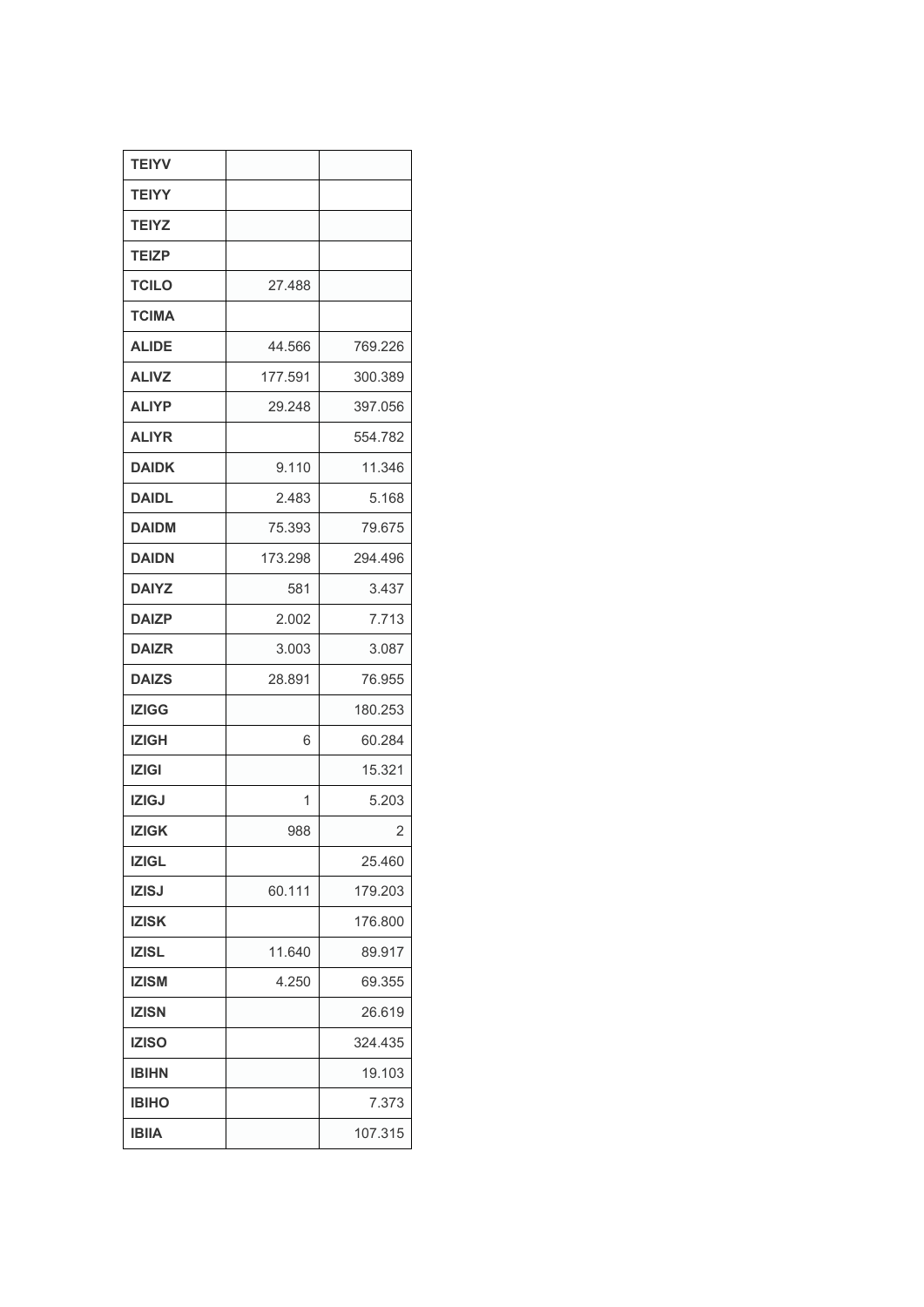| <b>ABIHI</b> | 1.628          | 127.987 |
|--------------|----------------|---------|
| <b>ABIHJ</b> | 704            | 36.729  |
| <b>ABIHK</b> | 1              | 54.390  |
| <b>YBIHI</b> | 3.604          | 5.711   |
| <b>YBIHJ</b> | 1              | 802     |
| <b>YBIHK</b> | 1              | 1.645   |
| <b>GRIKL</b> | 1.303          | 138.692 |
| <b>GRIKM</b> | 1.971          | 66.616  |
| <b>GRIKN</b> | 32.861         | 56.879  |
| <b>VBIHK</b> | 3.001          | 194.134 |
| <b>VBIHL</b> | 501            | 5.002   |
| <b>VBIHM</b> | 1              | 470     |
| <b>KHIGK</b> | 219            | 10.216  |
| <b>KHIGL</b> | $\overline{2}$ | 775     |
| <b>KHIGM</b> | 1              | 3.305   |
| <b>SBIFN</b> | 9.059          | 11.112  |
| <b>SBIFO</b> | 1              | 1.001   |
| <b>SBIGA</b> | 1              | 1.452   |
| <b>TKIHF</b> | 960            | 50.006  |
| <b>TKIHG</b> |                | 154.971 |
| TKIHH        | 1              | 19.295  |
| <b>TEIDM</b> | 48.260         | 112.563 |
| <b>TEIDN</b> | 13.861         | 33.542  |
| <b>TEIDO</b> | 24.648         | 87.966  |
| <b>TLIAA</b> | 10.251         | 84.913  |
| <b>TLIAB</b> | 2              | 15.053  |
| <b>TLIAC</b> | 1.724          | 11.915  |
| <b>TPIGF</b> |                | 70.166  |
| <b>TPIGG</b> | 120.899        | 125.890 |
| <b>TPIGH</b> |                | 32.111  |
| <b>EGIHA</b> |                | 22.426  |
| <b>EGIHB</b> |                | 10.621  |
| <b>EGIHC</b> |                | 805.175 |